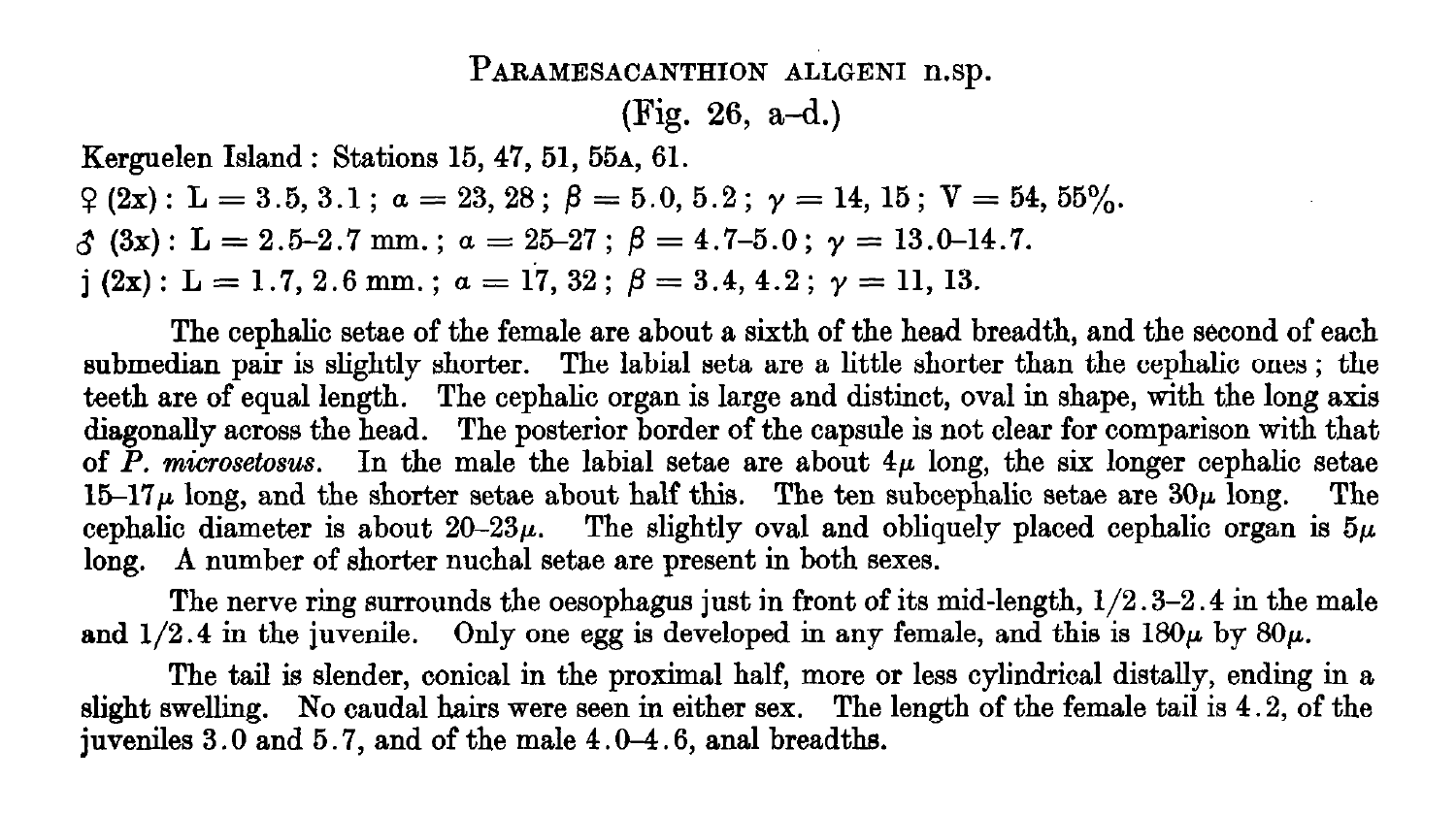The spicule is  $50\mu$  long, very little greater than the anal breadth; the proximal half is cylindrical, the distal more or less spatulate. A small gubernaculum is  $15\mu$  long. The preanal organ lies  $110-120\mu$ , or a little over twice the anal breadth, in front of the anus.

Paramesacanthion sp. females from Antarctic stations were identified as P. microsetosus (Allgen), the type specimens of which were juveniles from Campbell Island. The measurements of the Antarctic females agreed quite well with those of the juveniles. The females in the present collection agree with the Antarctic ones in all but three points, the  $\gamma$  value, the egg size, and the position of the nerve ring. The disparity in these is such that they have been placed in a new species. It was suggested by Wieser (1953, 82) and the present author (1956, 64) that P. brevilabiatus (Stekhoven  $1946$ ) is a synonym of P. microsetosus. The fact is that the females of the genus are very similar in appearance, especially of the head, and their differentiation depends on characters which have not always been given. The juvenile specimen of P. tricuspis (Stekhoven 1950) (females were not present) agree so well with that of P. microsetosus that it was suggested (Wieser, loc. cit.) that they might be synonyms. The juvenile of the proposed new species from Kerguelen are very similar indeed to those of P. tricuspis, but the males in the two species are very different. The new species is distinguished from others of 'the genus of which the male is known by the length of the spicule in relation to the tail size and by the position of the preanal organ.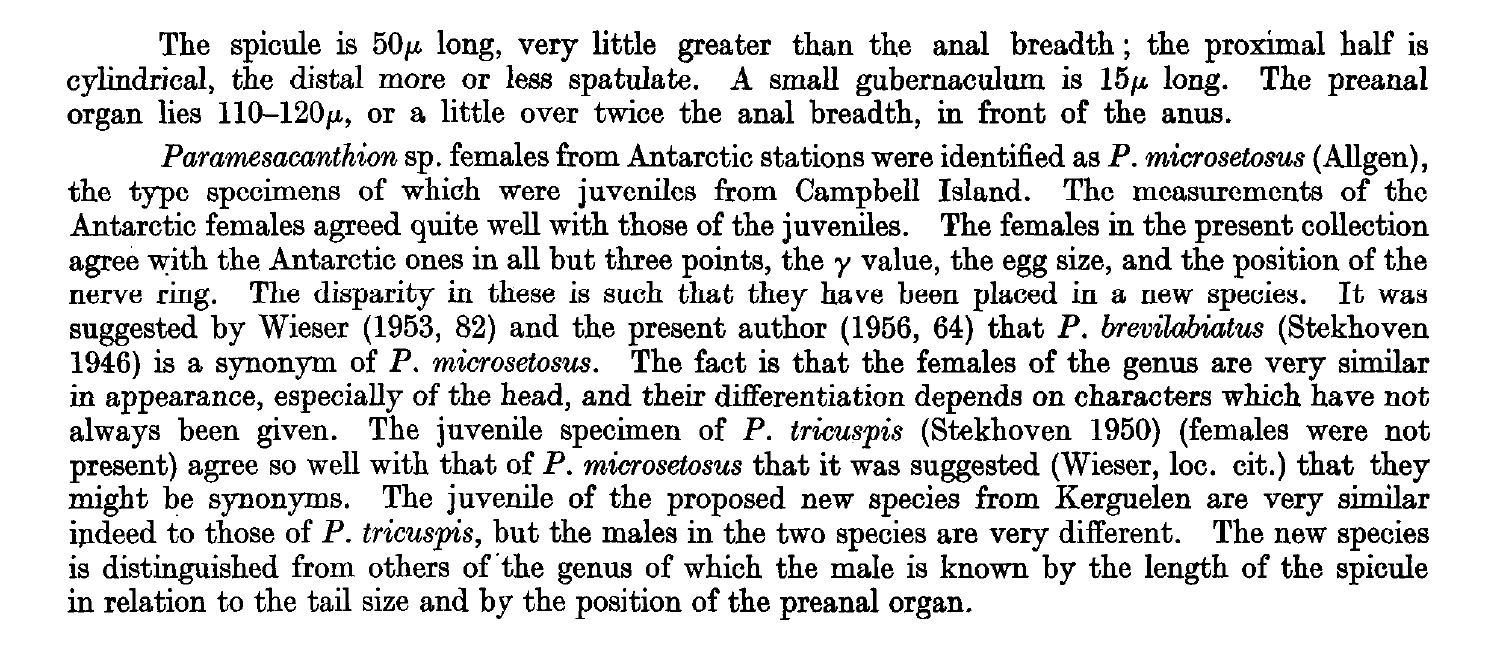- STATION 15 : D.R.S., 55m. ; in channel between Hog Island and Blakeney Island. The striking character of the haul was presence of ascidians of several types ; many small invertebrates were found in a common globular silicious sponge.
- STATION 47 : 49° 50' S., 69° 33' E., off south coast of Kerguelen ; D.R.L., 150m. Small stones and gravel ; main features were red ophiuroids and white holothurians.
- STATION 51 : D.R.S., 40-50m. Supply Bay. Polychaetes common, many small invertebrates in " roots of common globular silicious sponge ".
- STATION 55A : D.R.S., l0-20m. Between Islets in Colbeck Passage, off N.W. end of Long Island. Some kelp, some stinking black mud ; fauna similar to that in other hauls at this depth.
- STATION 61 : intertidal collection from southern part of Antares Island. Nematodes from rock pool.